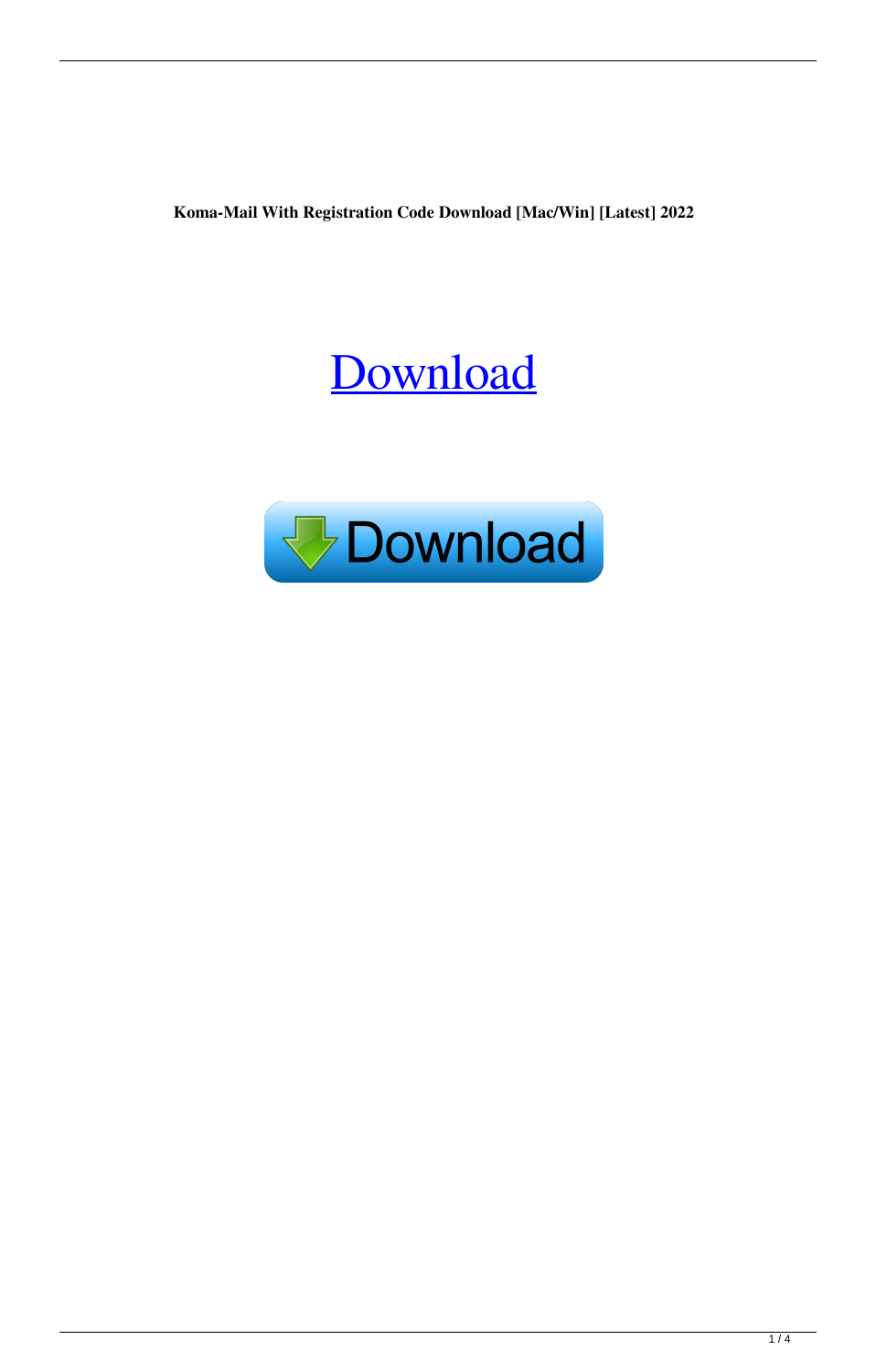# **Koma-Mail Crack With Serial Key Free Download**

Koma-Mail For Windows 10 Crack is a small Windows email client that offers support for IMAP/POP3/SMTP and WebDav, encryption via SSL, a contact manager, calendar, spam filters, RSS feeds, and other useful features for helping you manage your emails and daily tasks. The advantages of being portable Since this is a portable program, it is important to mention that it doesn't leave any traces in the Windows Registry. You can copy it on any USB flash drive or other devices, and take it with you whenever you to need to work with an email client on the breeze, without having to go through any installation steps. Clean feature lineup Koma-Mail sports a user-friendly interface that allows you to set up a new email account with the aid of a built-in wizard. Rookies may take advantage of this step-by-step approach for configuring the dedicated parameters. The best part about it is that the GUI is fully customizable. You can resize the dedicated panels and switch between different viewing modes. Add a new account and import and export options You can add a new account by specifying your name and email address, account name, as well as login name and password. Additionally, you can choose the protocol (POP3, IMAP or WebDav) and leave the emails on the server. The tool gives you the possibility to import data from EML files and add information about contacts from Netscape (LDI), CSV files, or Outlook's WAB items. Plus, you may print or export emails to an HTML or EML file format and save contacts to a CSV format. Write new e-mails and manage all of them You can write personalized email messages thanks to the built-in text editor, insert images (e.g. JPG, GIF, BMP, ICO, EMF) and hyperlinks, drag and drop attachments directly in the primary panel, and customize the text in terms of font, size, color, and alignment, add templates, set priorities, and send the email later. Koma-Mail allows you to show all e-mails, only messages older than a certain date, or unread mails, sort items by different criteria (e.g. priority, attachment, size), mark items as read or spam, as well as add the current e-mail to the black or white list. What's more, you can perform search operations, view the log for each

# **Koma-Mail Activation Code With Keygen [Latest-2022]**

Download and install the Free KMACRO (www.keymacro.com) Email and Password Recovery program and do the following: 1. Double-click the EXE file. 2. A small KMACRO window will appear. 3. In the new window click on the Email Configuration tab to complete the email account configuration. 4. Enter your email account login name and password. 5. Click the Login button and enter the email account password. 6. Click the Verify button. 7. Click the OK button to return to the KMACRO window. 8. Click the Back button to return to the Windows desktop. When you are done using your KMACRO, click the Save button, and exit KMACRO. 1. Open a new email account in your KMACRO window and enter your email account login name and password. 2. Click the Login button and enter the email account password. 3. Click the Verify button. 4. Click the Back button to return to the Windows desktop. 5. Click the Save button. 6. Click the Close button to return to the Windows desktop. 1. Click the Power button to turn off your KMACRO. 2. Remove the small KMACRO software CD from the CD/DVD drive. 3. Insert the small KMACRO software CD into the CD/DVD drive. 4. Click the Power button to turn on your KMACRO. 5. Click the Finish button to return to the Windows desktop. 6. Click the Back button to return to the KMACRO window. 7. Click the Save button to save the email account settings and return to the Windows desktop. 1. If you have a cellular telephone, click the Start button and type "cellphone" in the Search window. 2. Open "Programs". 3. Double-click the KMACRO CD and select "Start KMACRO". 4. Type the name of the cell phone you have in your KMACRO Email Configuration window. 5. Click the Start button to return to the Windows desktop. 1. Unplug the keyboard. 2. Place the mouse cursor over the KMACRO logo and wait for the KMACRO application to be launched. 3. Click the KMACRO icon 81e310abbf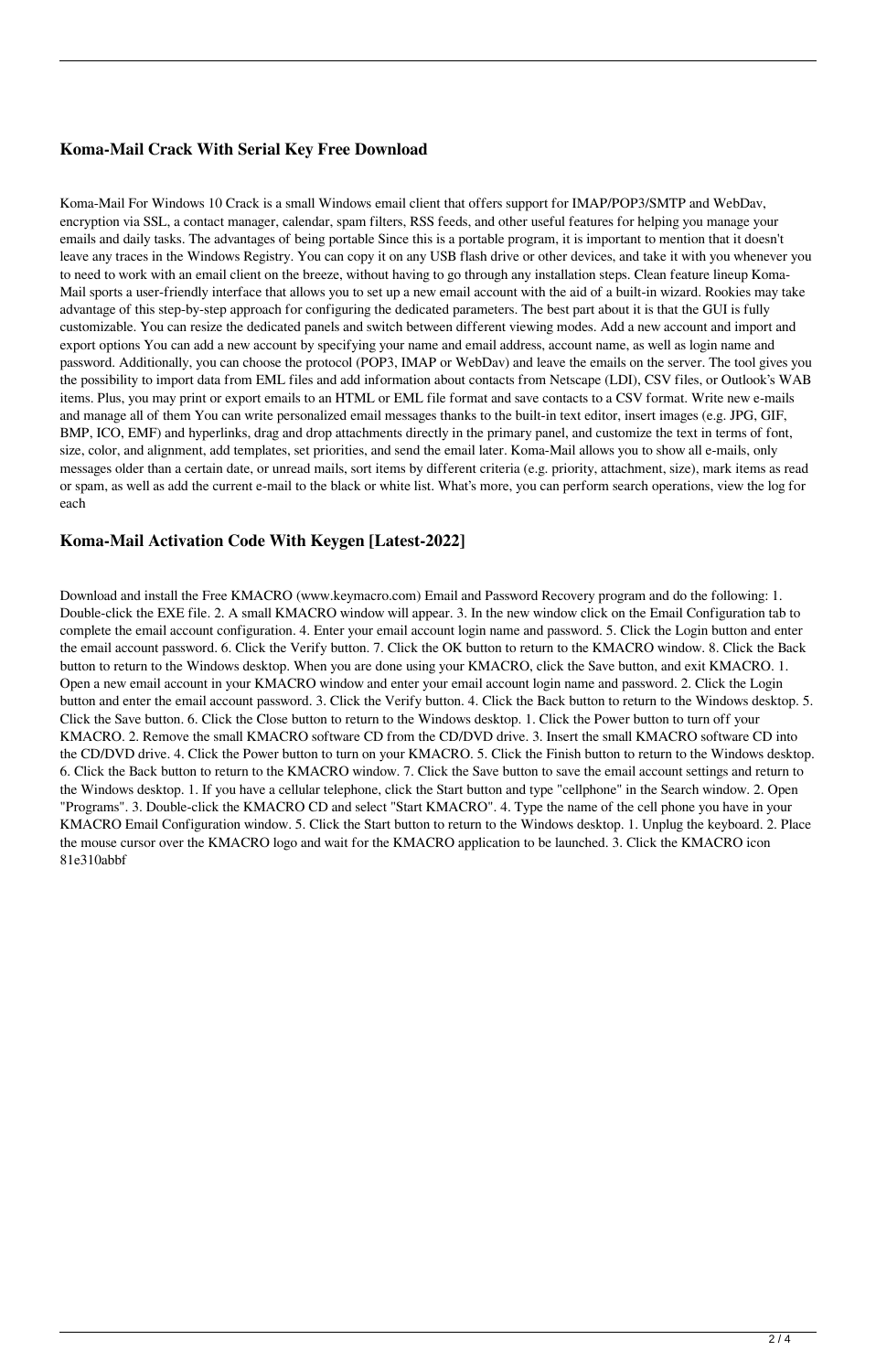### **Koma-Mail Crack +**

Koma-Mail is a small Windows email client that offers support for IMAP/POP3/SMTP and WebDav, encryption via SSL, a contact manager, calendar, spam filters, RSS feeds, and other useful features for helping you manage your emails and daily tasks. The advantages of being portable Since this is a portable program, it is important to mention that it doesn't leave any traces in the Windows Registry. You can copy it on any USB flash drive or other devices, and take it with you whenever you to need to work with an email client on the breeze, without having to go through any installation steps. Clean feature lineup Koma-Mail sports a user-friendly interface that allows you to set up a new email account with the aid of a built-in wizard. Rookies may take advantage of this step-bystep approach for configuring the dedicated parameters. The best part about it is that the GUI is fully customizable. You can resize the dedicated panels and switch between different viewing modes. Add a new account and import and export options You can add a new account by specifying your name and email address, account name, as well as login name and password. Additionally, you can choose the protocol (POP3, IMAP or WebDav) and leave the emails on the server. The tool gives you the possibility to import data from EML files and add information about contacts from Netscape (LDI), CSV files, or Outlook's WAB items. Plus, you may print or export emails to an HTML or EML file format and save contacts to a CSV format. Write new e-mails and manage all of them You can write personalized email messages thanks to the built-in text editor, insert images (e.g. JPG, GIF, BMP, ICO, EMF) and hyperlinks, drag and drop attachments directly in the primary panel, and customize the text in terms of font, size, color, and alignment, add templates, set priorities, and send the email later. Koma-Mail allows you to show all e-mails, only messages older than a certain date, or unread mails, sort items by different criteria (e.g. priority, attachment, size), mark items as read or spam, as well as add the current e-mail to the black or white list. What's more, you can perform search operations, view the log

#### **What's New in the?**

The Koma-Mail program offers the opportunity to see your e-mails anywhere and anytime you wish. The application lets you browse your mail, check for new messages, reply to e-mails, add contacts and perform actions like searching, filtering, organizing e-mails, and much more. In addition, you can receive emails from different sources at once and see when your messages were received. This program provides you with the possibility to create your own e-mail templates for sending customized messages, sort e-mails by different criteria, delete unwanted e-mails, check for new messages and much more. You can even add files to the e-mail for delivery as attachments and create black and white lists for organizing all of your contacts. Key Features: ? Offline mode: Make use of the Koma-Mail program to check for new messages while you are away from the Internet. That way, you will be able to process your emails on your computer, without having to access the Net. ? Compression of attachments: The tool allows you to compress attachments and avoid spending too much time on downloading e-mails, because you will be able to check for new messages even if the files are large. ? Invisible mode: View your messages in secret without the need to put your password in the Windows Registry. ? Working time: Check for new messages up to a certain time and/or at a custom interval. ? Black and white lists: Keep all your contacts organized and act on them by checking for new messages and/or folders. ? Full support for IMAP and POP3 protocol: Use the Koma-Mail program for checking for new messages and folders and organize your e-mails on your computer. ? Built-in scanner: The tool is capable of processing all kinds of files, such as: EML, RSS, HTML, PDF, XLS, DBX, PPT, RTF, PPT, DOC, PPS, XLS, DIVX, PPT, TXT, and MS Excel. ? Automatic parsing of the data: The tool can automatically scan e-mails for the content of the message by moving the focus on different points of the message and adding information in the application's memory. ? Secure mode: You can open and close the program in a secure mode. The tool does not require a password and does not put any other traces in the Windows Registry. ? Automatic update: Koma-Mail comes with a built-in updater. The tool is capable of downloading updates from the web, as well as automatically checking for new updates. ? HTML editor: The tool lets you write personalized HTML messages, insert images, hyperlinks and text links, and add data for the custom formatting. ? RSS: Koma-Mail is capable of processing RSS feeds, and downloading